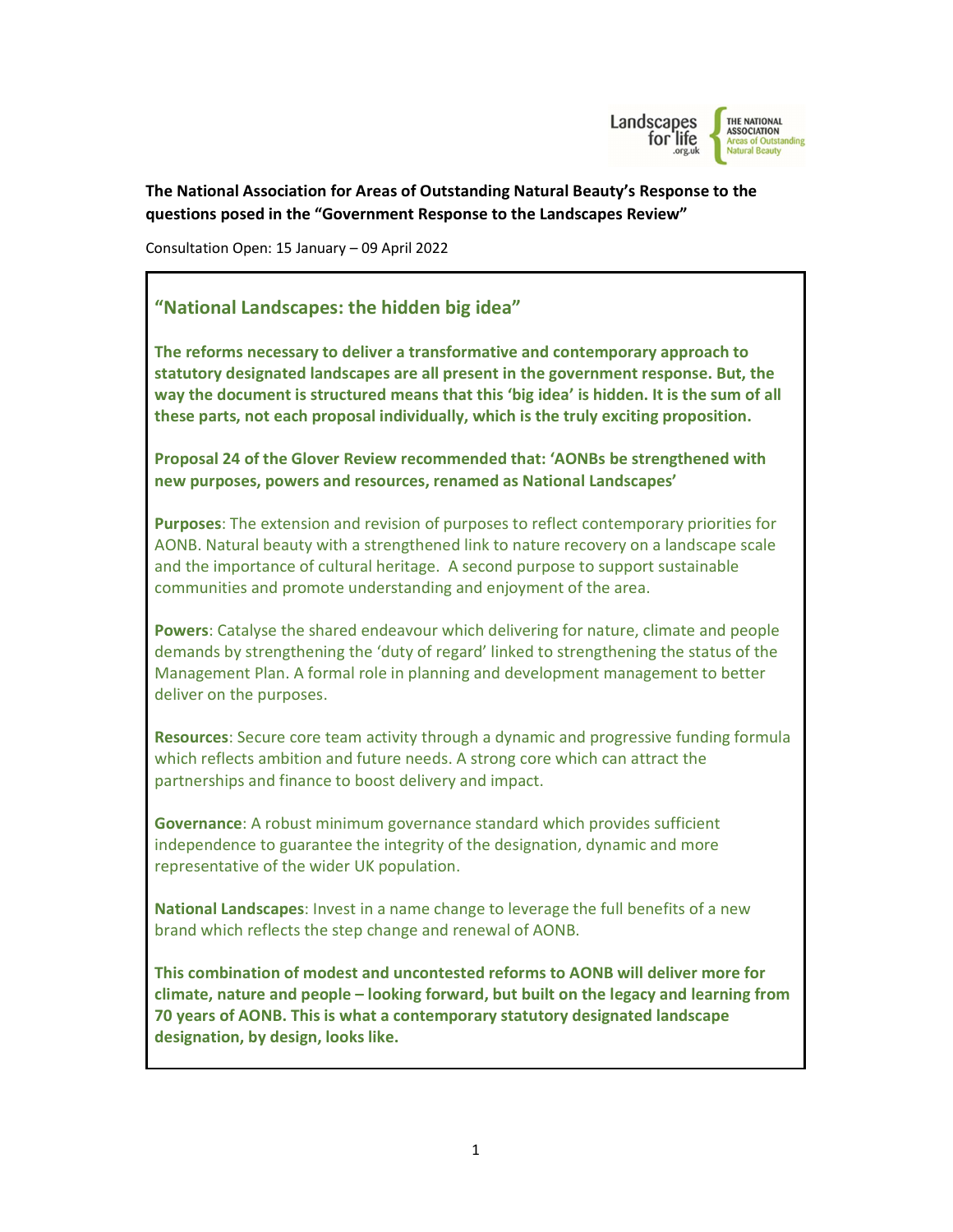## **Questions**

1. Do you want your responses to be confidential? No

# 2. What is your name? John Watkins

3. What is your email address? john.watkins@landscapesforlife.org.uk

This response has been prepared by the National Association for Areas of Outstanding Natural Beauty (NAAONB). The NAAONB supports and develops the network of 46 ambitious AONB partnerships to have a strong collective voice and a positive impact on the places for which they care.

The NAAONB is a charity with three primary objectives:

1. to promote the conservation and enhancement of natural beauty in and around AONBs and other similarly protected areas;

2. to advance the education, understanding and appreciation of the conservation and enhancement of the countryside; and

3. to promote the efficiency and effectiveness of organisations promoting or representing Areas of Outstanding Natural Beauty.

# A stronger mission for nature recovery (p10)

An extension and revision of purposes to reflect contemporary priorities for AONB; natural beauty with a strengthened link to nature recovery on a landscape scale and the importance of cultural heritage. A second purpose to support sustainable communities and promote understanding and enjoyment of the area.

# 6. Should a strengthened first purpose of protected landscapes follow the proposals set out in Chapter 2?

# YES

AONBs are part of a global network of protected areas and have served the nation well since their creation by the 1949 National Parks and Access to the Countryside Act and refresh by the Countryside and Rights of Way Act 2000. They have withstood the test of time, are trusted, locally and nationally, have proved themselves capable of adapting to changed circumstances and acting as the focus for innovation. AONBs comprise biologically rich and complex landscapes. They are an integral part of England's ecological network, providing strongholds for some of the nation's most important and threatened wildlife sites and habitats. AONB partnerships - acting together and with others - play a vital role in the conservation of biodiversity, enhancing the coherence and resilience of natural and semi-natural habitats.

We believe that amendments to the first purpose will help to strengthen the alignment of effort towards nature's recovery by protected landscapes bodies and all bodies subject to the 'duty of regard'. However, it would be misguided to believe that the current purpose has resulted in nature depletion, where the key driver for historical nature depletion across these landscapes has been the policy-driven support for the industrialisation of agriculture through agricultural support payments.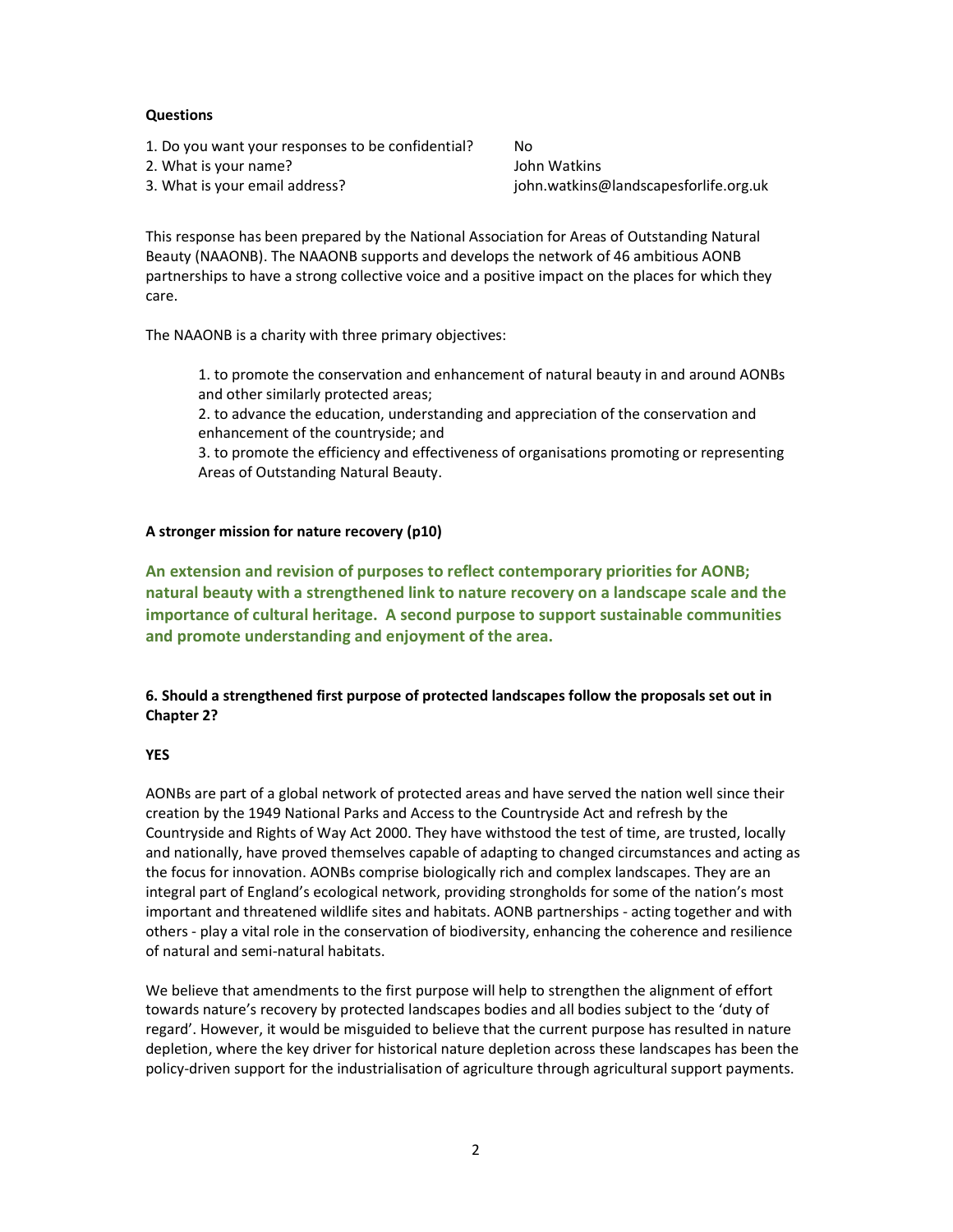The designated landscapes have shown similar declines in both quantity and quality of nature as seen across the rest of the country. Given their importance for both wildlife and public engagement with the natural world, greater emphasis should be put on restoration of natural processes, looking at more holistic and regenerative management practices.

In this way the conservation management role of designated landscapes will also deliver on climate change adaptation and mitigation, for example, through promoting and supporting the enhancement of green infrastructure and providing targeted support for projects designed to restore key ecosystems including wetlands and upland peats.

The primary purpose of the AONB designation as provided for in the 1949 Wildlife and Countryside Act is to 'conserve and enhance natural beauty.' A series of legal decisions and policy statements since this date have made it clear that the phrase 'natural beauty' is not just scenery but includes landform and geology, plants and animals, the historic environment and cultural heritage.

AONBs should have two clear purposes relating to:

- maintaining the landscape quality for which they were designated
- to support people's engagement with that landscape

We believe the inclusion of natural capital in the purposes would be misplaced. Tying purposes which need to endure in the long term to a term more recent and poorly understood term, more commonly associated with a monetary valuation tool, is not particularly helpful.

Whatever the final wording of this legal purpose/s it will be essential to produce authoritative and clear guidance to describe the policy intent which must reinforce the intent for 'natural beauty' to encompass landscape quality and landscape function.

## 7. Which other priorities should be reflected in a strengthened first purpose e.g. climate, cultural heritage?

We welcome the move to add clarity to the purposes but just changing the wording is not going to change the outcomes. There is a need for clear and explicit linkage to other powers and responsibilities in particular the Duty of Regard and the need to mandate the implementation of Management Plans. Statutory undertakers must show greater awareness of their actions in relation to protected landscapes.

Areas of Outstanding Natural Beauty are listed as Category V Protected Landscapes under IUCN definitions:

"A protected area where the interaction of people and nature over time has produced an area of distinct character with significant ecological, biological, cultural and scenic value: and where safeguarding the integrity of this interaction is vital to protecting and sustaining the area and its associated nature conservation and other values."

AONBs are cultural landscapes in that their designation reflects the value placed on these areas by and for thy nation. They include some of the nation's most important historic heritage. For example, 23% of England's Scheduled Monuments and 27% of England's Protected Wreck sites lie within AONBs. Research, protection and education about the historic and cultural heritage appears in all AONB management plans and a number of AONBs have worked to produce design guidance that supports the continuation of local vernacular architecture in a contemporary context.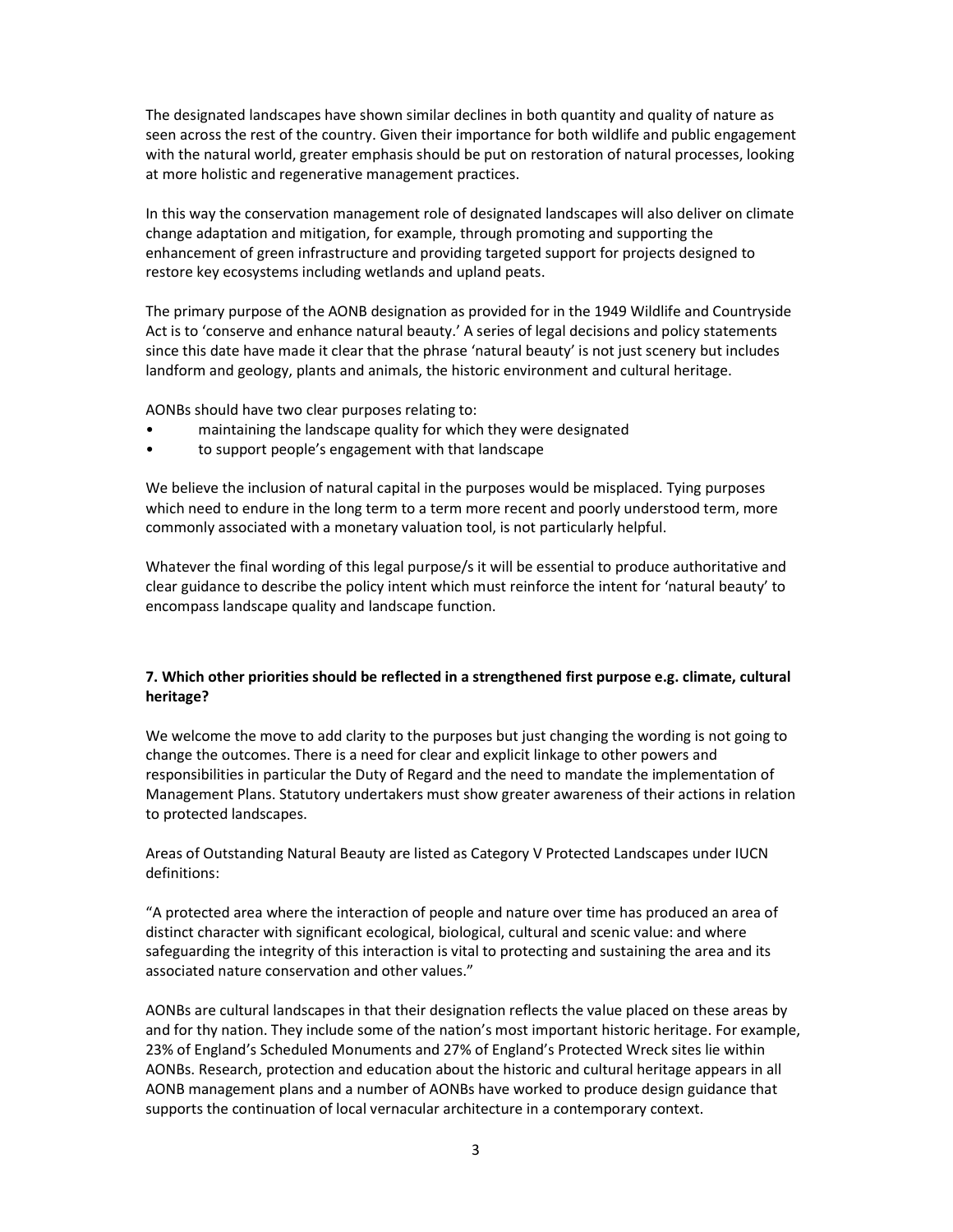The term 'cultural landscape' has more recently been posited by some as being in conflict with nature recovery. Yet, AONBs are important areas for wildlife; despite covering only 15% of England they hold 25% of England's SSSIs, 24% of England's most important wildlife habitats 20% of England's total woodland cover and 30% of England's Ancient Woodlands. They include important areas of upland peatlands and lowland wetlands which in addition to their biological richness have a critical role in carbon sequestration and water management.

Importantly, many AONBs have been able to go beyond a relatively limited view of 'culture' to a more inclusive interpretation which extends from vernacular buildings to the more dynamic and sometimes ephemeral contemporary cultural forms – ranging from oral history to music and sports which are so important in community life and amongst young people. In order to remain relevant to future generations, more work must be done to ensure contemporary cultural values are reflected in AONB management plan objectives. AONB partnerships should then optimise the benefits of their proximity to towns and cities to become more representative of society. Increased participation and better representation will result in greater legitimacy and help strengthen links between identity and place.

We believe natural beauty remains a powerful, valuable and enduring concept which should remain as the crux of the purposes. The use of more direct language to clarify the definition of natural beauty to include cultural and built heritage, and extending to cultural assets linked to the land such as customs, dialect and language, would add to the clarity of the purpose/s.

Finally, consideration should be given to better enabling designated landscapes to engage where appropriate with offshore management of the marine environment, giving them a role in achieving the co-ordinated management of the coastal and marine environment.

## Agricultural transition (p12)

## 8. Do you support any of the following options as we develop the role of protected landscapes in the new environmental land management schemes? Tick all that apply.

- Designing the environmental land management schemes in a way that works for all farmers and land managers, including the specific circumstances for those in protected landscapes, recognising that farmers in these areas are well-placed to deliver on our environmental priorities.
- Using Local Nature Recovery Strategies to identify projects or habitats within protected landscapes.
- Monitoring the effectiveness and uptake of the new environmental land management schemes in protected landscapes. Using this to inform whether further interventions are needed to ensure we are on track for wider nature recovery ambitions.
- Creating a clear role for protected landscape organisations in the preparation of Local Nature Recovery Strategies. Our recent LNRS consultation specifically asks for views on the role of different organisations in the preparation of LNRSs, including protected landscapes.
- Building on FiPL, empowering protected landscapes to support decision-making and delivery against agreed priorities, including through dedicated project coordinators and advisers.

YES to all, but where the AONB Management Plan should also be critical in identifying priorities in the area.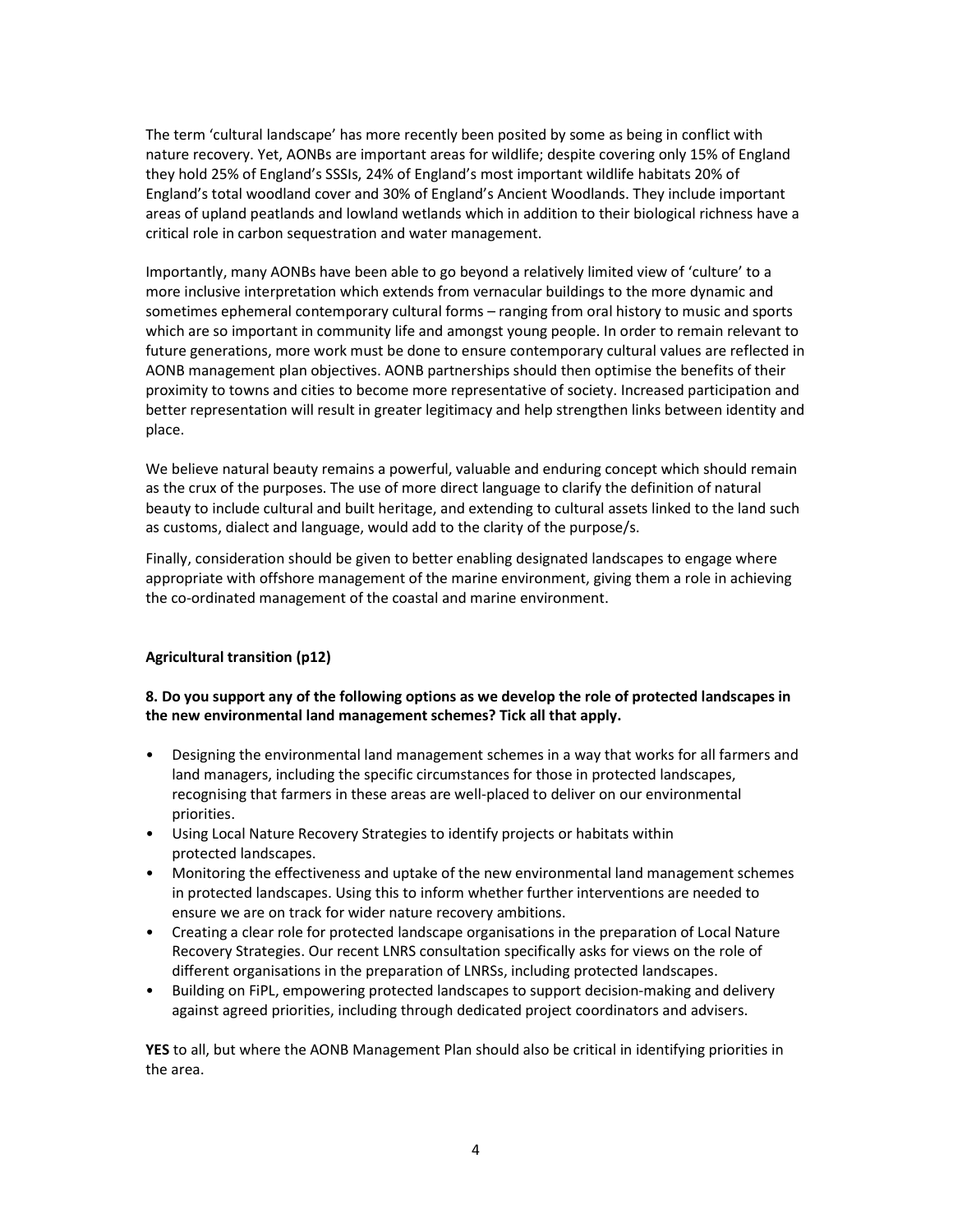## 9. Do you have any views or supporting evidence you would like to input as we develop the role of protected landscapes in the new environmental land management schemes?

From the open moorlands of the North Pennines, Nidderdale, and the Forest of Bowland, through the undulating grasslands of the Chilterns and Cotswolds, to the more intimate wooded landscapes of the High Weald and Kent Downs, each AONB is the product of farming practice, and their value to the whole nation is largely dependent on sympathetic future land management.

We believe the protected landscape management organisations should have specific roles in targeting, prioritising and delivering Environmental Land Management schemes (ELM). The future Environmental Land Management schemes should recognise the special needs of protected landscapes and the value of fully integrating the national landscape teams in designing and delivering a programme that combines national and local priorities with the flexibility to add local decision making

The Farming in Protected Landscapes scheme was designed as part of the agricultural transition plan and has been successfully rolled out across the AONB network. It has demonstrated that national landscapes – when given the opportunity and resources – can deliver a successful and constructive programme that delivers for nature, climate and people.

The Landscapes Review (Proposal 5) argued for a central place for national landscapes in the new environmental land management schemes. We fully support this recommendation and would like to see this reflected in the design of the new schemes.

#### Benefits demonstrated by FiPL include:

Integration - Facilitates an integrated approach that reflects the statutory purposes of our protected landscapes with four priority themes: nature, climate, people and place. It has the potential to link environment and farm business. It appears likely that ELM may only focus on two of these themes (nature and climate) which limits its potential to help manage and enhance our protected landscapes; reduces the scope to deliver value for money. Rather than 'stacking' public benefits that can be achieved on a holding there will be an artificial limit.

Advice and Facilitation - Embeds local advice and facilitation at the heart of the programme and thus plays to the strength of protected landscape teams in terms of their role as 'place shapers and convenors'. It should help build and/or relationships between protected landscapes and the farming/land management community.

Not-prescription or points based - FIPL provides funding for projects. It is not limited to a set of prescriptions; applicants can design their own projects within the National Framework. This will help promote innovation and integration.

Local priorities - Provides funding which helps implement AONB Management Plans, highlighting and enhancing the relevance of these plans and the value of farmer/land manager engagement in the development/review of such plans.

Local decision-making - The Local assessment Panels provide a framework for local decision-making and involvement of a range of stakeholders in the panels. Panels include representatives from the farming and land management community, environmental NGOs and statutory bodies. This has the potential to improve partnership working, give a clearer understanding of national priorities and how these relate to local priorities and issues.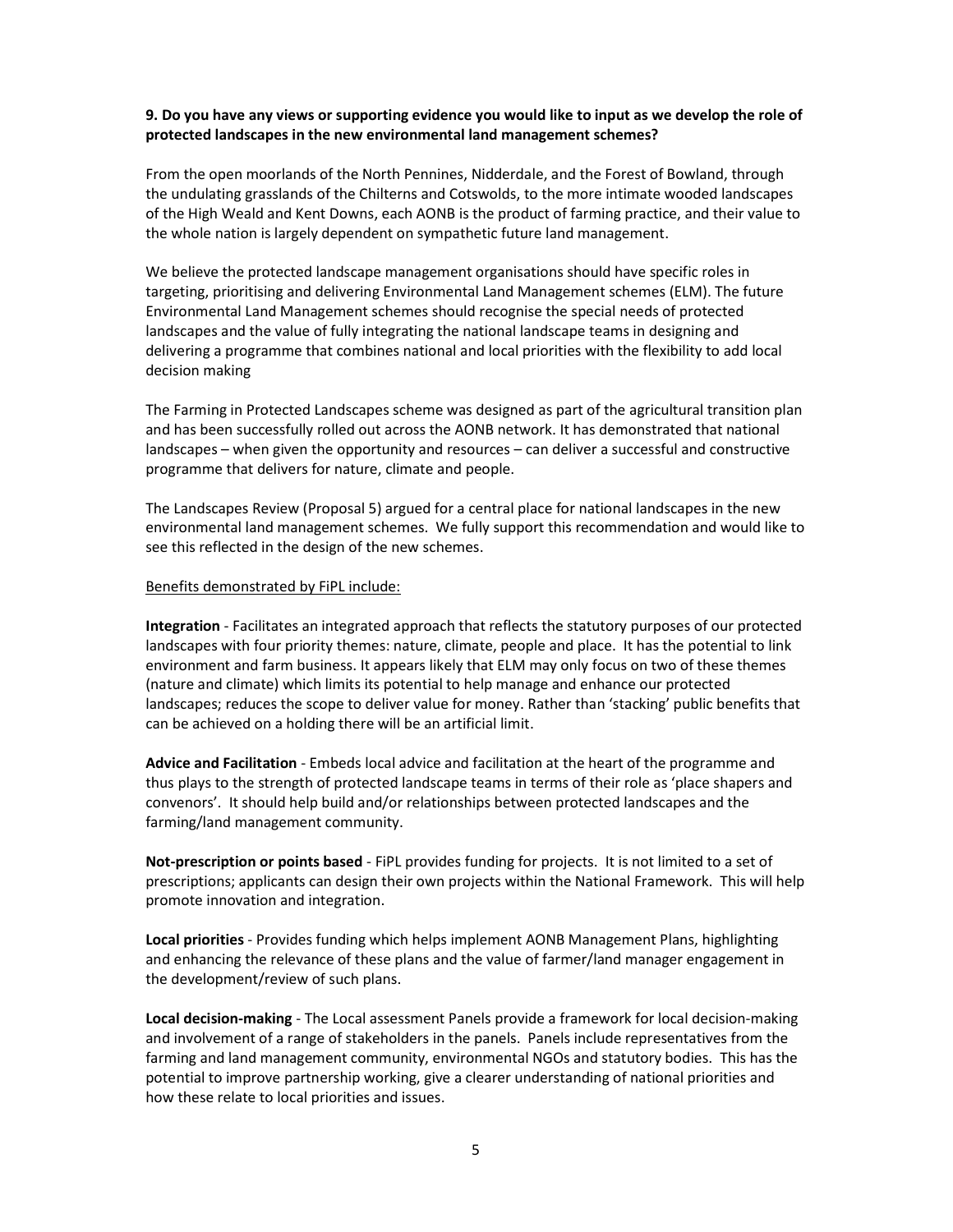Regardless of the roles of the AONB teams, the protected landscapes must be prioritised for enhanced investment through ELM, in order to help the Government achieve its 30x30 target. ELM is the most significant public investment stream in public goods arising from the land; if Government is to fulfil its obligations under the duty of regard it should recognise and respond to the need for greater public investment in the management of the fabric of the majority of the land area within these landscapes with a view to delivering public goods for the nation.

#### A stronger mission for connecting people and places (p14)

## 10. Should AONBs have a second purpose relating to connecting people and places, equivalent to that of National Parks?

YES, but not 'equivalent to that of National Parks'. We believe new legal purposes for AONB should be suited to the circumstances of AONB and not tied to a more arbitrary measure of 'equivalence' to a different designation. AONBs are the nation's nearby countryside. With over two thirds of the population of England living within half an hour's journey time of their nearest AONB they are by far the most visited of the landscape designations.

#### Please give reasons for your answers

AONBs are a vital resource for active leisure, provide the opportunity for getting outside, and offer mental, spiritual and physical wellbeing for people of all ages and backgrounds. Evidence clearly suggests that an emotional connection with nature is more beneficial than Page 14 of 20 contact alone and ultimately leads to pro-environmental behaviour. Meaningful connection to nature delivers enormous individual and social benefits.

The proximity of many AONBs to large conurbations means that they generally offer easier access for more people both in terms of distance and transport links than National Parks. They also have extensive, though variable, networks of footpaths and bridleways, are traversed by 10 National Trails and feature significant areas of Open Country, Registered Common Land or Section 16 Dedicated Land, (around twice the proportion of the English countryside in general). As a consequence, AONBs today attract 156 million visitors each year compared to around 90 million visitors for National Parks.

AONBS are cultural landscapes, where restoration and celebration of natural beauty is not possible without engaging with, and including, a diverse audience. AONB management teams are already expected to operate in this sphere, by their local governance bodies, their local businesses (particularly those in the visitor economy) and their communities.

Without a formal recreational purpose, AONB teams only have a weak basis for managing access and recreation, which will continue to be driven by significant but ad hoc initiatives to build links with underrepresented or excluded groups in adjacent urban areas. Participation will continue to be driven by wider social forces including advertising (mountain bikes, outdoor clothing) designed to grow the outdoor recreation market and will remain significantly skewed in social and economic terms.

11. Should a strengthened second purpose of protected landscapes follow the proposals set out in Chapter 3 to improve connections to all parts of society with our protected landscapes?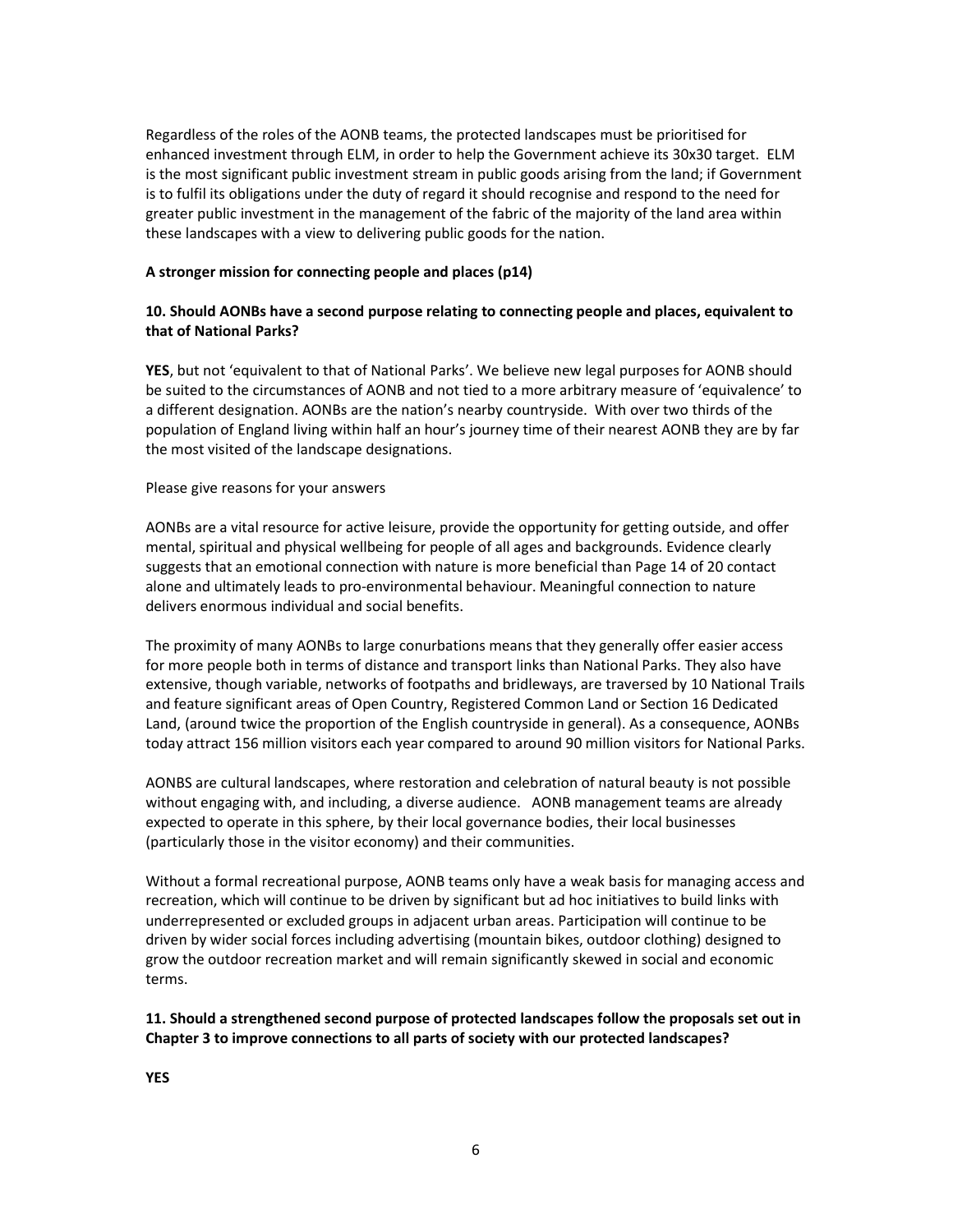The current purpose of the AONB designation doesn't recognise the importance of AONBs in providing opportunities for recreation. AONBs are the nation's nearby countryside. With over two thirds of the population of England living within half an hour's journey time of their nearest AONB they are by far the most visited of the landscape designations. A second purpose provides both recognition of this immense benefit for the nation and provides a consistency in the expectation across all of the AONBs.

AONB teams do recognise their responsibilities to nearby communities and work hard to secure project funding to enable people, especially those currently underrepresented in the countryside, to access these precious spaces.

The NAAONB supports the proposal that the wording of the second purpose should be more up to date and inclusive than the existing 'enjoyment and understanding' purpose of the National Parks.

#### 12. Are there any other priorities that should be reflected in a strengthened second purpose?

The policy intent should be clarified to support the role of protected landscapes in delivering for people's health and wellbeing. The constituents of AONB are both the nation and local communities. Whilst their needs may overlap, consideration should be given to how a revised purpose could be framed to ensure the designation reflects the needs of sustainable local communities.

#### Managing visitor pressures (p16)

The AONBs are visited by more people than the National Parks. While this question is based on the current purposes and therefore only applies to the National Parks, the potential addition of a second purpose to AONBs would make this question relevant to the AONBs as well and this should be borne in mind when making any decisions.

## The role of AONB teams in planning (p18)

Catalyse the shared endeavour which delivering for nature, climate and people demands by strengthening the 'duty of regard' linked to strengthening the status of the Management Plan. A formal role in planning and development management to better deliver on the purposes.

## 18. What roles should AONBs teams play in the plan-making process to achieve better outcomes? OPEN

#### Management Plans

Land has multiple uses and the protected landscape management plans are the best way of balancing the competing interests within the framework identified by the AONB purposes.

The writing of management plans is a statutory duty, however the implementation of them is not.

Current legislation provides only that the relevant local authorities should 'have regard' for the purpose of conserving and enhancing the natural beauty of that part of the AONB that falls within their area, for which they must produce a management plan and review this every five years. This latter function may be delegated to an AONB partnership (particularly where several local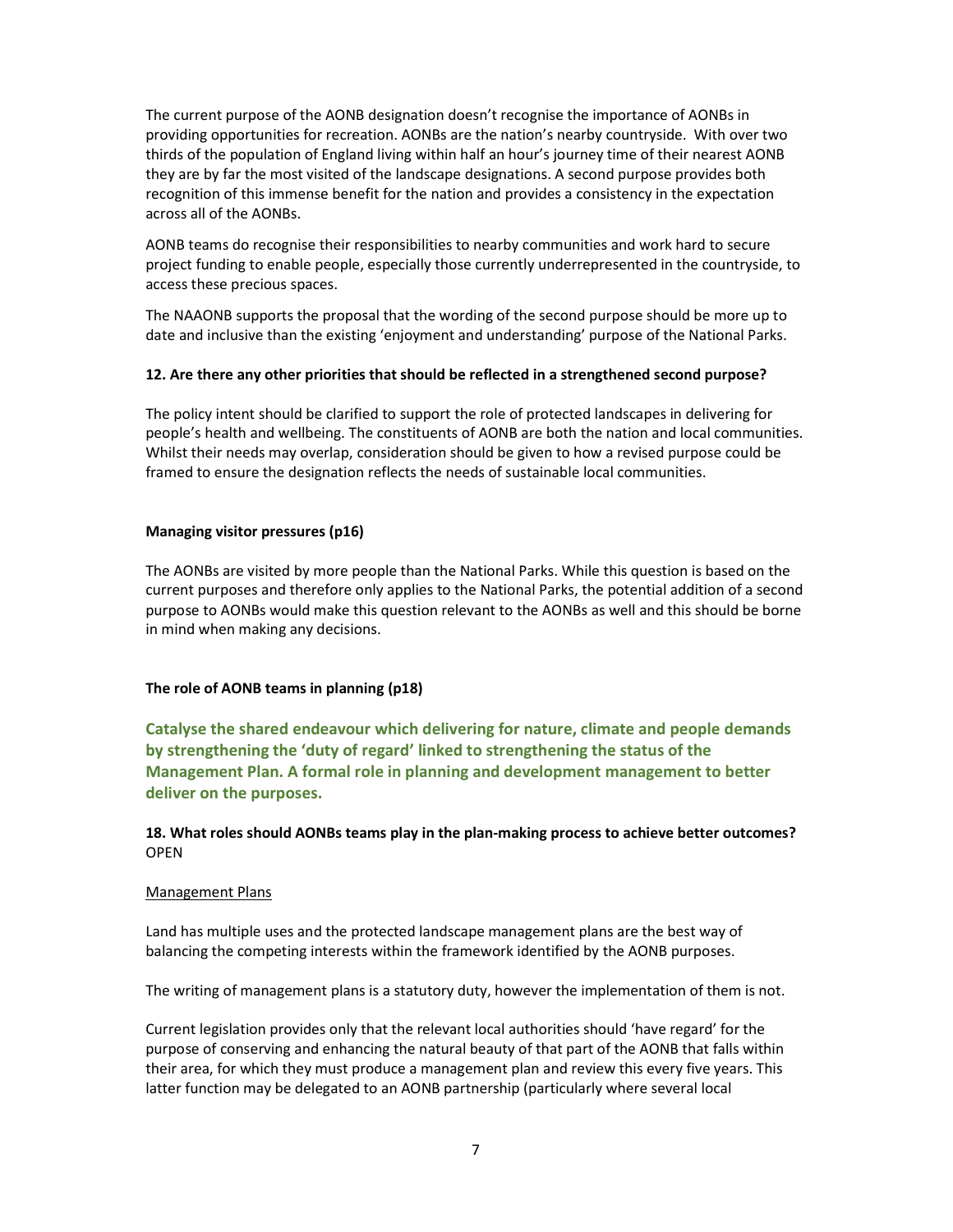authorities are responsible for an AONB) but the means whereby this is to be achieved is not prescribed.

Most importantly, there is no statutory duty on AONB partnerships or local authorities to implement their management plans and delivery is currently largely undertaken by the AONB teams with individual partnerships in many cases being reduced to stakeholder fora. This can be immensely frustrating and counter-productive.

AONBs are national and cultural designations and the management plan should recognise this, using national priorities to respond to local situations. Guidance on the management plans should be updated regularly to reflect the changing national and international priorities that relate to these landscapes.

The work within AONBs on the production of Nature Recovery Plans has demonstrated the importance of spatial data for understanding the threats and opportunities present and how they relate to the landscape. Land managers have found the production of visualisations to be extremely useful in understanding both the scale of the problem and the potential for solutions. Producing management plans to this level of detail will require resources, including GIS capacity, that many AONB teams do not have.

We recommend there should be:

- A mandate to deliver the Management Plan as well as develop it, with checks and balances to ensure that the ambition and scope of the Management Plan is not tempered by this process
- An outcomes framework to provide oversight and scrutiny of delivery against aspiration

## Major Development and Exceptional Circumstances

National Planning Policy Framework (NPPF) 177 says that, when considering applications for development in Areas of Outstanding Natural Beauty, permission should be refused for major development other than in exceptional circumstances, and where it can be demonstrated that the development is in the public interest.

The Glover Review concluded that the policy and/or guidance on major developments in AONBs needs to be strengthened. AONBs are nationally important landscapes, equivalent in value to National Parks, that we hold in trust for future generations to enjoy. Where we have to develop parts of them it should be worth the cost to those future generations, for truly exceptional reasons, not due to a collection of generic and commonplace benefits that could be achieved anywhere in the country.

One solution could be to amend the NPPF to refer to 'wholly exceptional reasons' (as for irreplaceable habitats in paragraph 180c) and to then footnote it with clarification on what this means.

#### We recommend:

 Amend NPPF 177 to 'wholly exceptional circumstances' and clarify that this means that at least one factor must be exceptional in its own right – i.e., is a rare circumstance that is unlikely to recur in a similar fashion elsewhere.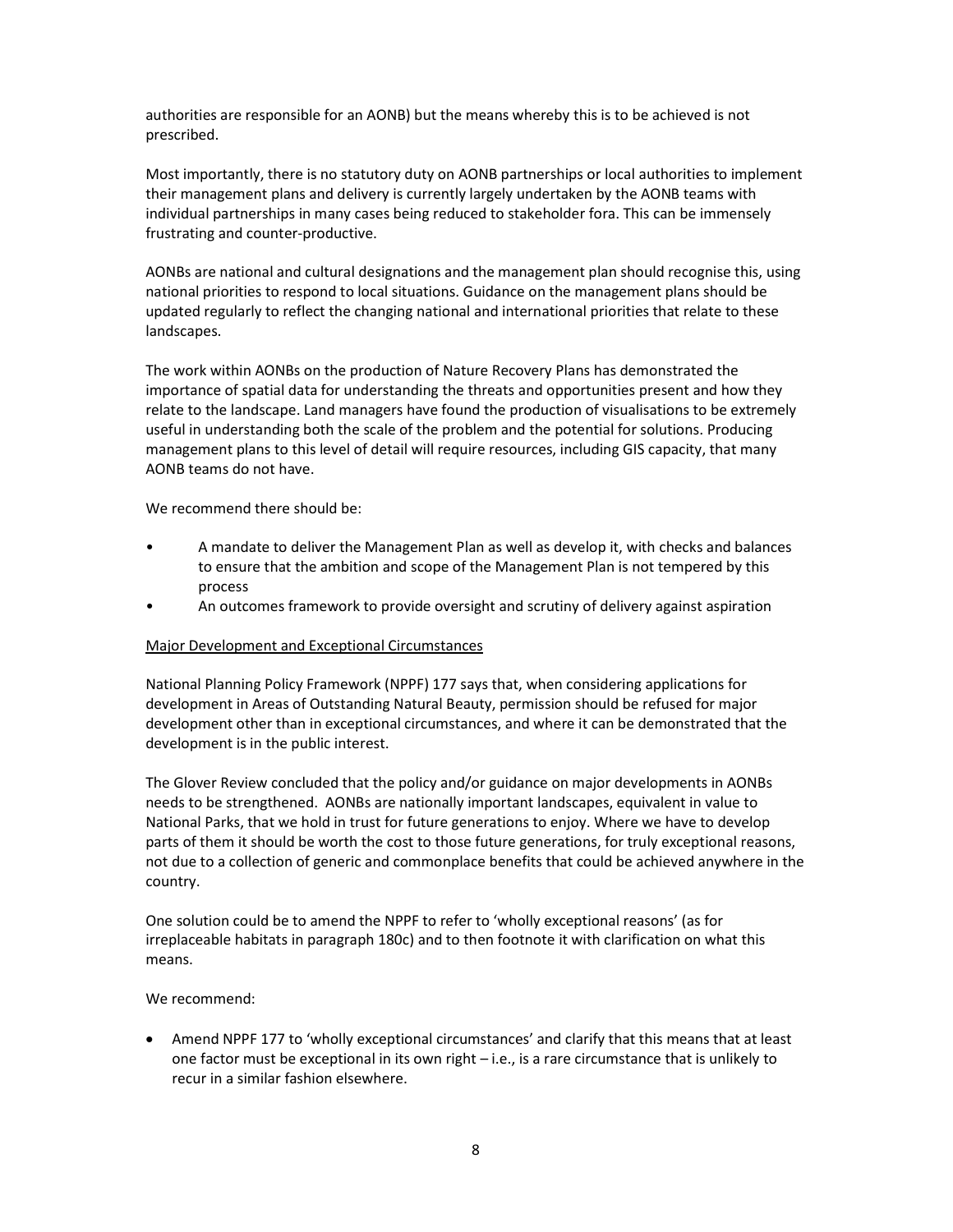## Setting of AONBs

The inclusion of a sentence in NPPF 176 relating to the setting of AONBs is welcomed, but does not go far enough as currently worded. Some AONBs are particularly vulnerable to damage from development in their setting due to their physical characteristics. Open and high landscapes like the Kent Downs directly overlook the undesignated landscape at their foot and are increasingly being impacted by large developments close to the boundary. Similarly coastal AONBs like South Devon are narrow and sinuous, following the contours of river valleys inland, and large scale development on the fringes can have a significant impact on their character.

The current wording says "development within their setting should be sensitively located and designed to avoid or minimise adverse impacts on the designated areas" but does not give any guidance as to scale. In a context where large urban extensions and new settlements of hundreds, and in some cases thousands, of homes are being proposed adjacent to AONB boundaries this is a serious omission as no amount of good design will successfully mitigate their impact.

We recommend:

• Amend NPPF 176 to say "development within their setting should be of an appropriate scale and sensitively located and designed to avoid or minimise adverse impacts on the designated areas".

# Housing Numbers and AONB-wide Local Plans

Debates about exceptional circumstances usually focus on housing and those local planning authorities that have housing supply or delivery issues. There are two different terminologies for housing numbers in a planning context:

- 'Objectively Assessed Need' (OAN) which is calculated using national methodology and does not take account of constraints such as AONB; and
- 'Housing requirement' which is the proposed provision of housing in a local plan which should take account of constraints and also opportunities to contribute to the unmet needs of neighbouring local planning authorities.

If a local planning authority cannot demonstrate a five year supply of housing land against either an up to date local plan figure or the OAN, or it fails the 'housing delivery test' then this can trigger a 'presumption in favour of sustainable development'. Where they don't have an up to date plan (i.e it is more than 5 years old) then the supply and delivery is measured against the OAN.

At local plan stage, local authorities with a large proportion of AONB should take account of that in setting their housing requirement. Planning Practice Guidance, revised July 2019, states "The National Planning Policy Framework makes clear that the scale and extent of development in these areas should be limited, in view of the importance of conserving and enhancing their landscapes and scenic beauty. Its policies for protecting these areas may mean that it is not possible to meet objectively assessed needs for development in full through the plan-making process, and they are unlikely to be suitable areas for accommodating unmet needs from adjoining (non-designated) areas. Effective joint working between planning authorities covering designated and adjoining areas, through the preparation and maintenance of statements of common ground, is particularly important in helping to identify how housing and other needs can best be accommodated…" Paragraph: 041 Reference ID: 8-041-20190721.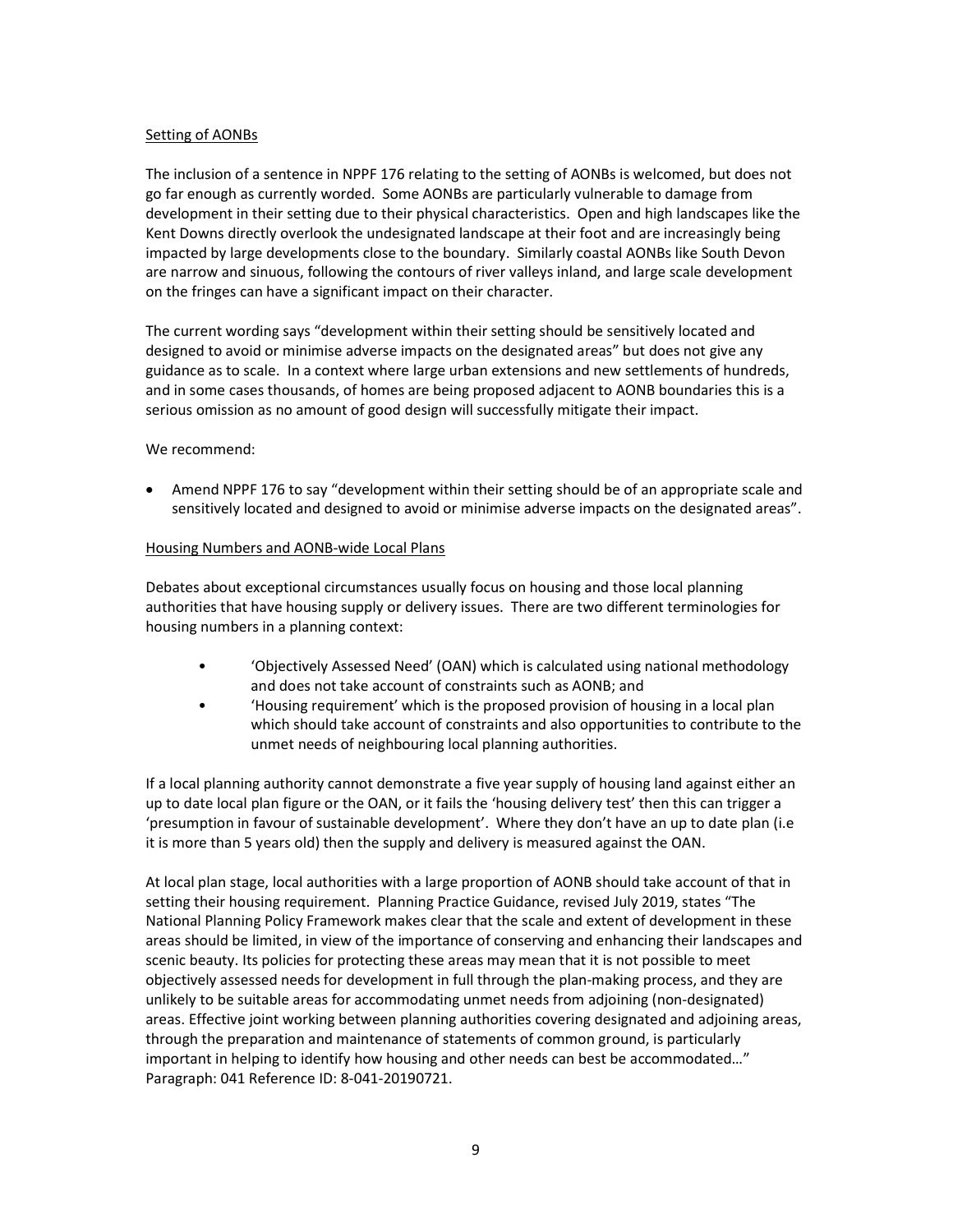However, the experience at local plan examinations is quite different, with Inspectors appearing to take the view that local planning authorities must meet their OAN, and in many cases also accommodate unmet need from adjacent local planning authorities. Failure to do so, even where the area is heavily constrained by AONB or Green Belt, can lead to local plans failing the 'duty to cooperate' test at the first stage of the examination, or failing the 'soundness' test later on in the examination (see Wealden, Sevenoaks, Tonbridge and Malling etc).

This is a particular issue in the South East where OAN figures are very high due to the affordability multiplier built into the national calculation, and where there are high proportions of protected landscapes and Green Belt (30% of the old SE region). There is a domino effect of local plans failing at examination because most local authorities are not able to meet their own OAN without damaging environmental assets and are therefore unable to help out neighbours with their own deficits.

Increasingly the response from local authorities is to seek to meet their OAN, with a 'buffer' to contribute to neighbours, even where this requires release of Green Belt or major development in AONBs. This approach is considered to be less risky and more likely to result in a local plan that succeeds at examination. Inspectors do not tend to challenge this approach because they too are under pressure to maximise the housing numbers in local plans. The result is significantly increased pressure on AONBs which are expected to accommodate very large volumes and scales of housing development which conflict with the purpose of their designation to conserve and enhance natural beauty.

This contrasts with the approach taken in National Parks. In the south east the two National Park Authorities - South Downs and New Forest – have both been successful in recent years in achieving local plans that have a housing requirement that is significantly lower than their OAN.

In large, complex AONBs which cover multiple authorities, this debate is played out in up to 15 local plan examinations, with significant resource implications for both AONB Units and local authorities.

We recommend:

- Short term: the NPPF and PPG be amended to say that local authorities with land in an AONB should work together to prepare an AONB-wide Local Plan with levels of development which properly reflects the purpose of the designation.
- Medium term: amend the governance of at least the larger AONBs so that they can prepare and make decisions on AONB-wide local plans themselves, subject to independent examination

## 19. Should AONB teams be made statutory consultees for development management?

## YES

The granting of statutory consultee status to AONB partnerships was recommended by the Glover Review to ensure that they are notified of all relevant planning applications and that their advice on those proposals is given weight. Statutory consultee status offers the potential to improve participation on planning decisions, especially by enabling AONBs to determine what they are consulted on (and have recourse if they are not consulted) and raising the profile of submissions. However, statutory consultee status comes with responsibities e.g. requirements to provide a substantive response and to report on responses made. This additional burden must be recognised in a new burdens assessment.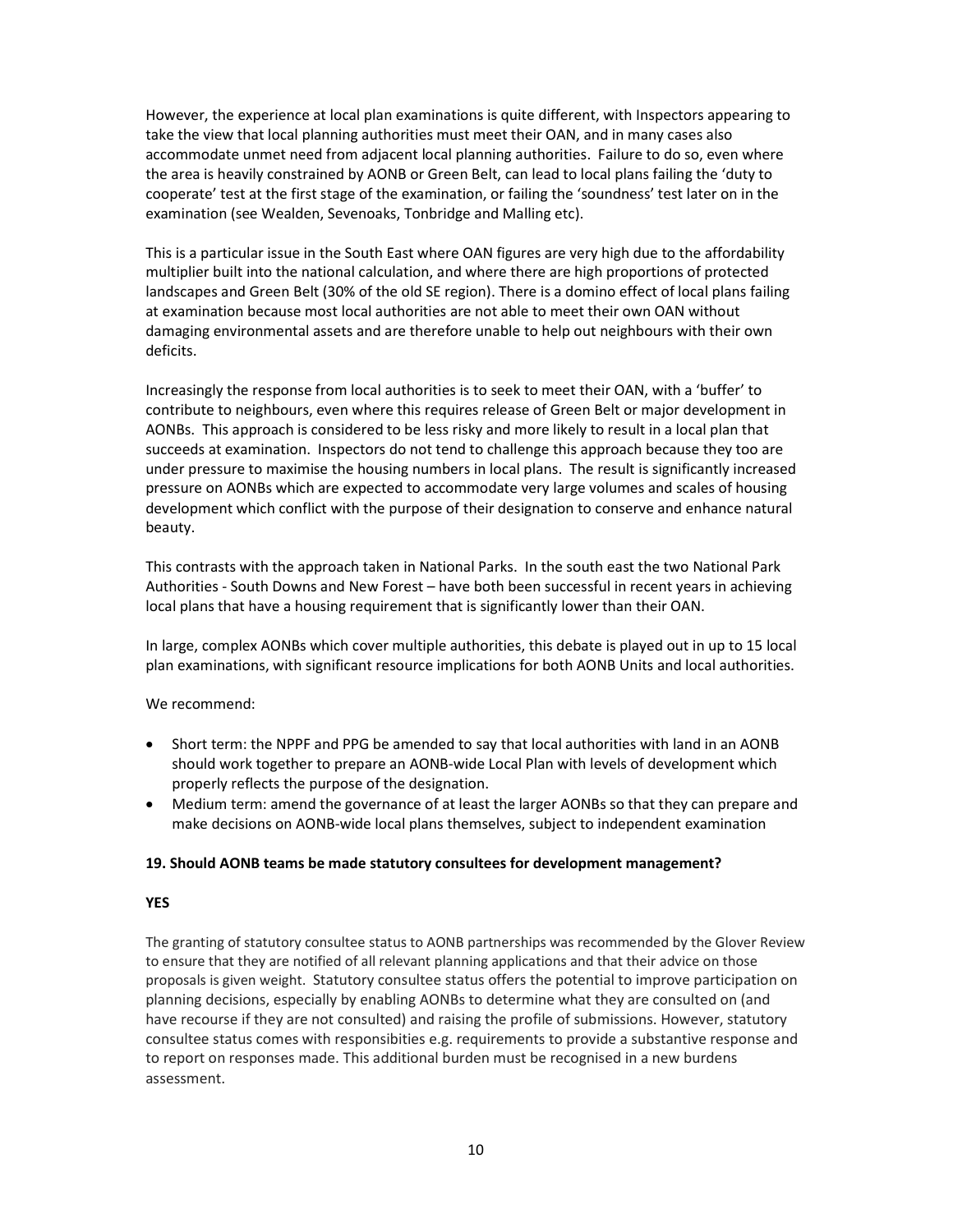Statutory Consultee status only applies to planning applications and thus will not solve all the problems currently being experienced across the AONB network. There remains a need for better policy in the NPPF, application of various national and local development orders, and statutory standing in preparation of local/neighbourhood plans.

AONBs are cultural designations, and in this regard they should not be a no-go area for development. It's important that the narrative on protected landscapes shifts away from thinking of them as 'constraints' on development. Instead they must be recognised for the vital parts of local and national social, economic and environmental infrastructure that they are. Here, development takes place, but it is development which is consistent with the nature of landscape as infrastructure, Development shouldn't take place that undermines the integrity of the landscape.

Advice from AONB teams with regard to planning should be made independently and in the interests of the designation and its statutory purpose, without fear or favour and based on the NPPF and the AONB Management Plan. There are recorded instances around the country where this independent approach has created a high degree of tension between an AONB team and one of its partnership's local authorities. This position and independence should be reinforced through Government guidance and potential reform to governance and status associated with AONBs.

#### 20. If yes, what type of planning applications should AONB teams be consulted on?

• AONB teams should formally agree with local planning authorities which planning applications should be consulted on.

The Cotswolds Conservation Board has developed a clear protocol for what the Board expects to be consulted on and it is likely that similar measures will be needed by other AONB partnerships to manage the workload. They may also need to triage the applications that they are consulted on to see which require individual responses and which can receive standing advice. Natural England operates such a system at the moment so it would also work for AONB partnerships if they are statutory consultees.

Another model for consideration, which could be interpreted and applied either nationally or locally, is that of the Mayor of London who is consulted on all applications which have 'potential strategic importance', and has power to direct refusal on any of the applications referred to him. This means only applications over a prescribed threshold are caught – ensuring focus is on those with strategic impact and minimising impact on existing resources.

#### Local governance (p20)

# A robust minimum governance standard which provides sufficient independence to guarantee the integrity of the designation, dynamic and more representative of the wider UK population.

We do not accept the assertion in the consultation that government has only limited scope to influence or reform the governance of AONB.

Dedicated AONB staff teams whether based on Local Authority structures or in Conservation Boards provide AONB partnerships with delivery capacity, long term credibility and local expertise; they provide flexibility, the ability to react quickly to opportunities and enable partnerships to 'punch above their weight'.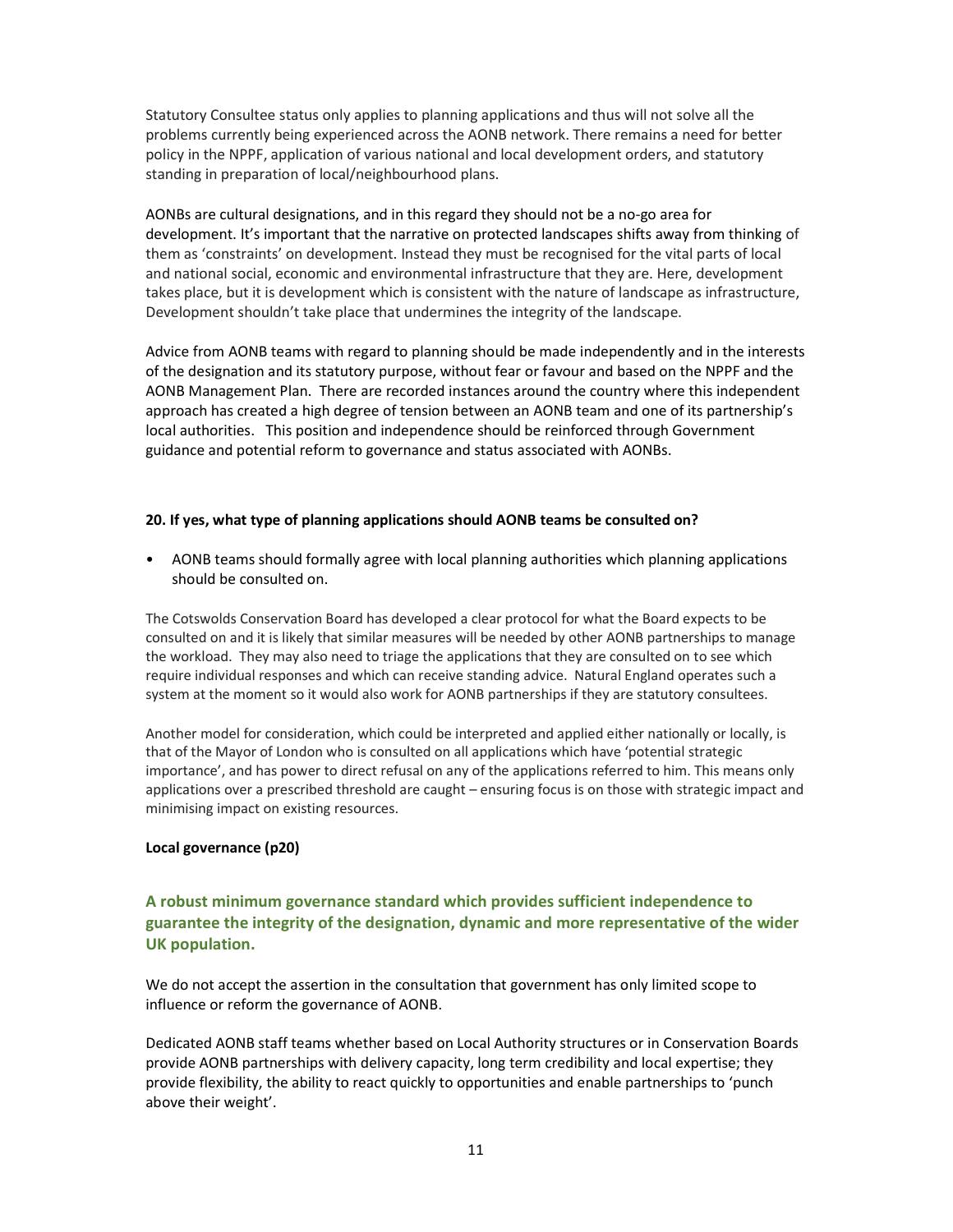The flexibility in AONB governance structures have the benefit of being able to be tailored to local circumstances. However, this may not always reflect or respect the national importance and integrity of these designations and are sometimes only partially effective and should be strengthened.

AONBs require robust governance structures that reflect both local and national interests which are appropriate to deliver the desired outcomes.

We support the Glover review recommendations that AONBs should have better governance structures. Strengthened governance and accountability for all AONBs would be achieved by:

- AONB partnerships being granted a legal status and a statutory duty to implement management plans with associated scrutiny and accountability.
- All relevant authorities being given a duty of 'due regard' and a statutory adviser to government appointed with the responsibility to ensure that this duty is carried out.
- Government giving more weight and emphasis to statutory designated landscape management plans as a local delivery vehicle. This should be embedded in the emerging Environment Act.
- Enhanced status through improved terms of reference and training for members and the use of national appointees

AONB teams are collaborative by nature, working through partnership to deliver for their unique landscapes. They balance national and local such that national priorities are able to inform local decision making. To be able to achieve these aims they need a flexible yet robust governance structure that responds to the local needs – a strength of AONBs is that their governance models are adapted to suit to local circumstances and achieve wide local 'ownership'.

# 21. Which of the following measures would you support to improve local governance? Tick all that apply.

- Improved training and materials
- Greater flexibility over the proportion of national, parish and local appointments
- Merit-based criteria for local authority appointments
- Reduced board size
- Secretary of State appointed chair

There are a number of areas where governance could be strengthened. More robust and representative governance arrangements would be strongly welcomed by AONB teams. Their frustrated ambition and skills and expertise were noted in the Landscapes Review.

Only two AONBs – the Cotswolds and the Chilterns – have statutory Conservation Boards. In all other cases, AONB partnerships are non-statutory and are hosted by a local authority. Current legislation provides only that their relevant local authorities should 'have regard' for the purpose of conserving and enhancing the natural beauty of that part of the AONB that falls within their area, for which they must produce a management plan and review this every five years.

As a consequence of the local focus and responsibility, the AONB status as a nationally important landscape is often overlooked in decision-making, and the role of guardianship on behalf of the nation often not considered.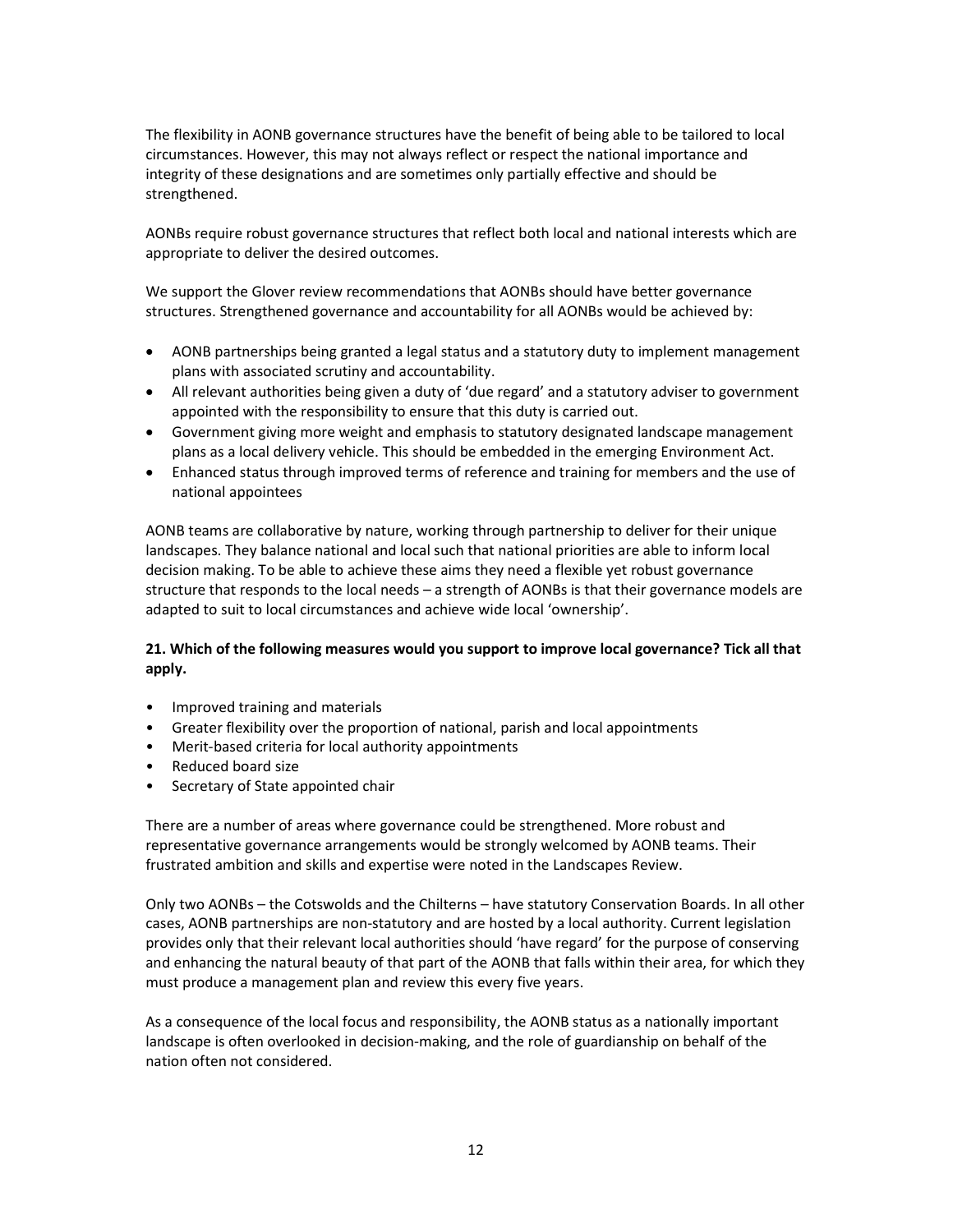AONBs require sustainable governance structures in place that reflect both local and national interests that are appropriate to deliver the desired outcomes.

- Reform the Conservation Board model to be simpler to implement and more responsive to local needs
- Add Secretary of State appointees to deliver on the national/local balancing
- Create smaller executives to enable effective decision making and leadership within a wider partnership to broaden investment in the outcomes
- Improve Government guidance to include Member training, decision making and values
- Increase accountability and scrutiny through an Outcomes Framework

The government should provide robust minimum governance standards which provide sufficient independence to guarantee the integrity of the designation, enable a dynamic governance style which responds to the needs of the landscape and be more representative of the wider UK population.

# A clearer role for public bodies (p22)

# 22. Should statutory duties be strengthened so that they are given greater weight when exercising public functions?

## YES

The existing duty of regard is widely known to be weak, and is one of the main factors which limit the ability of these landscape designations to fulfil their expectations. We welcome the proposal to strengthen this legal duty for public bodies and statutory undertakers. This duty on relevant authorities should also extend to supporting the delivery of the AONB management plan and a requirement to report on steps taken. This reporting, to avoid additional burdens, could be integrated into existing reporting arrangements. It is also worth exploring ways for requiring any investment/spending plans within a protected landscape to be published and to demonstrate how it furthers the purposes and the priorities in the management plan. This would provide greater transparency on the level of public finance in an area and influence it to align better with the management plan.

Current legislation provides only that the relevant local authorities should 'have regard' for the purpose of conserving and enhancing the natural beauty of that part of the AONB that falls within their area, for which they must produce a management plan and review this every five years. This latter function may be delegated to an AONB partnership (particularly where several local authorities are responsible for an AONB) but the means whereby this is to be achieved is not prescribed.

This has significant advantages in permitting AONB governance models, and the mechanism by which the designation's purposes are delivered, to reflect local requirements and we believe that this flexibility should be retained. However, it sometimes means that the AONB may not be a high priority for its partnership organisations in consequence of which the partnership may lack sufficient authority to address key governance issues including performance.

Strengthened governance and accountability for all AONBs would be achieved by:

• AONB partnerships being granted a legal status and a statutory duty to implement management plans with associated scrutiny and accountability.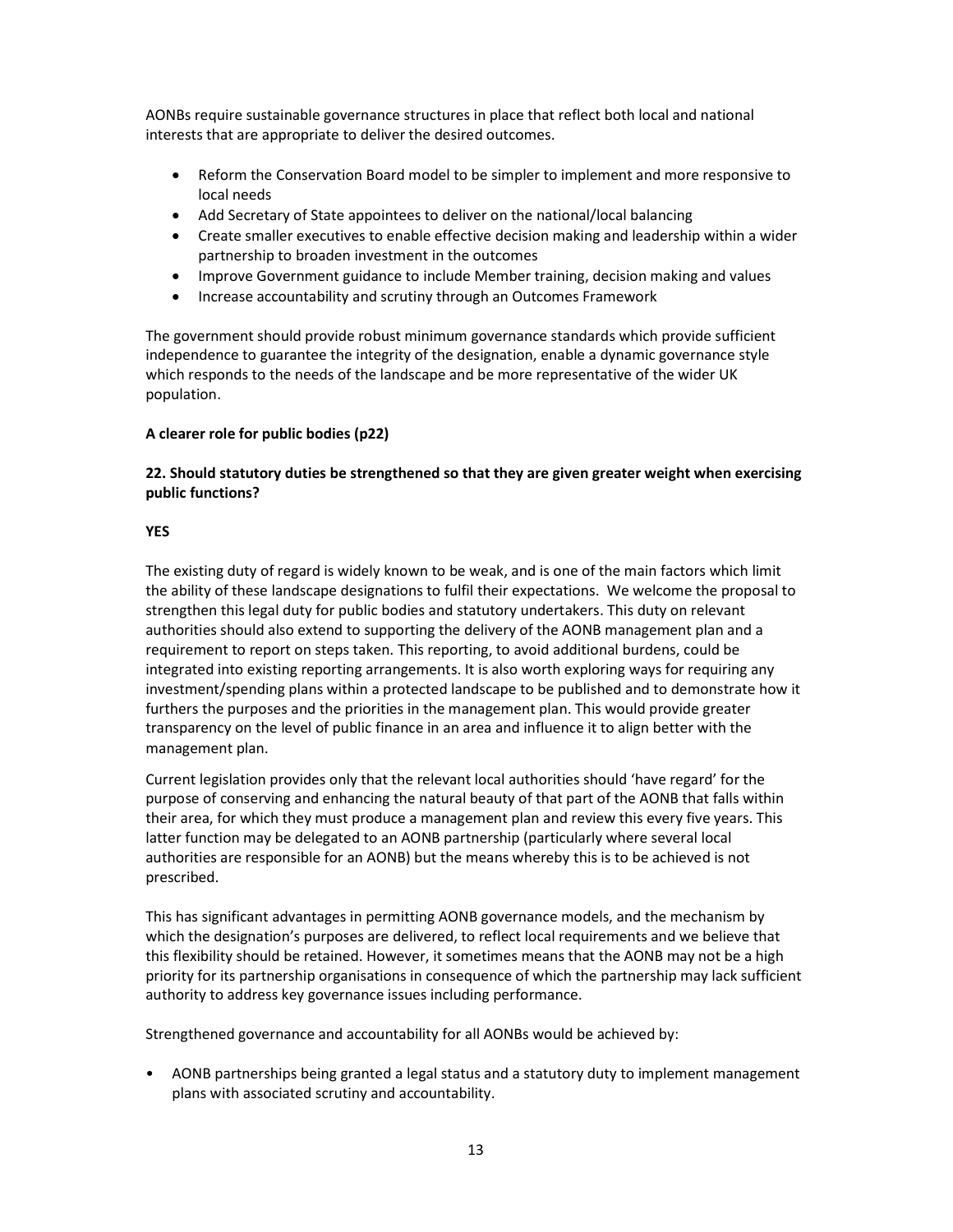- All relevant authorities being given a duty of 'due regard' and a statutory adviser to government appointed with the responsibility to ensure that this duty is carried out.
- Government giving more weight and emphasis to statutory designated landscape management plans as a local delivery vehicle.

# 23. Should statutory duties be made clearer with regards to the role of public bodies in preparing and implementing management plans?

## YES

It should extend to supporting the delivery of the AONB management plan and a requirement to report on steps taken. This reporting, to avoid additional burdens, could be integrated into existing reporting arrangements. It is also worth exploring ways for requiring any investment/spending plans within a protected landscape to be published and to demonstrate how it furthers the purposes and the priorities in the management plan. This would provide greater transparency on the level of public finance in an area and influence it to align better with the management plan.

25. If you have any further comments on any of the proposals in this document, please include them here. [FREE TEXT]

Secure core team activity through a dynamic and progressive funding formula which reflects ambition and future needs. A strong core which can attract the partnerships and finance to boost delivery and impact.

AONB teams need to be adequately resourced to support the delivery of their statutory purposes. The funding allocated to just one National Park - the South Downs National Park – is more than the funding for all 34 English AONBs put together.

AONB delivery is likely to continue to depend on a business model involving a mix of public, private and voluntary-sector resources. This can be a significant strength, ensuring that delivery is aligned with contemporary priorities. However, secure core funding is essential to safeguard the future of these national assets, and should be aligned with the effective delivery of revised statutory purposes (including recreation and enjoyment, together with a social duty), and mechanisms need to be reinstated to address the issue of vulnerability arising from the relationship with host local authorities whose total budgets will have been cut by an average of 50% since 2010.

In addition, there needs to be adequate funding of any new burdens arising from the reform proposal, including on Town and Country planning activity, to allow designated AONB unit planning officers to effectively manage major planning applications and a new statutory consultee responsibility

The reforms necessary to deliver a transformative and contemporary approach to statutory designated landscapes are all present in the government response. But, the way the document is structured means that this 'big idea' is hidden. It is the sum of all these parts, not each proposal individually, which are the truly exciting proposition.

Proposal 24 of the Glover Review recommended that: 'AONBs be strengthened with new purposes, powers and resources, renamed as National Landscapes'